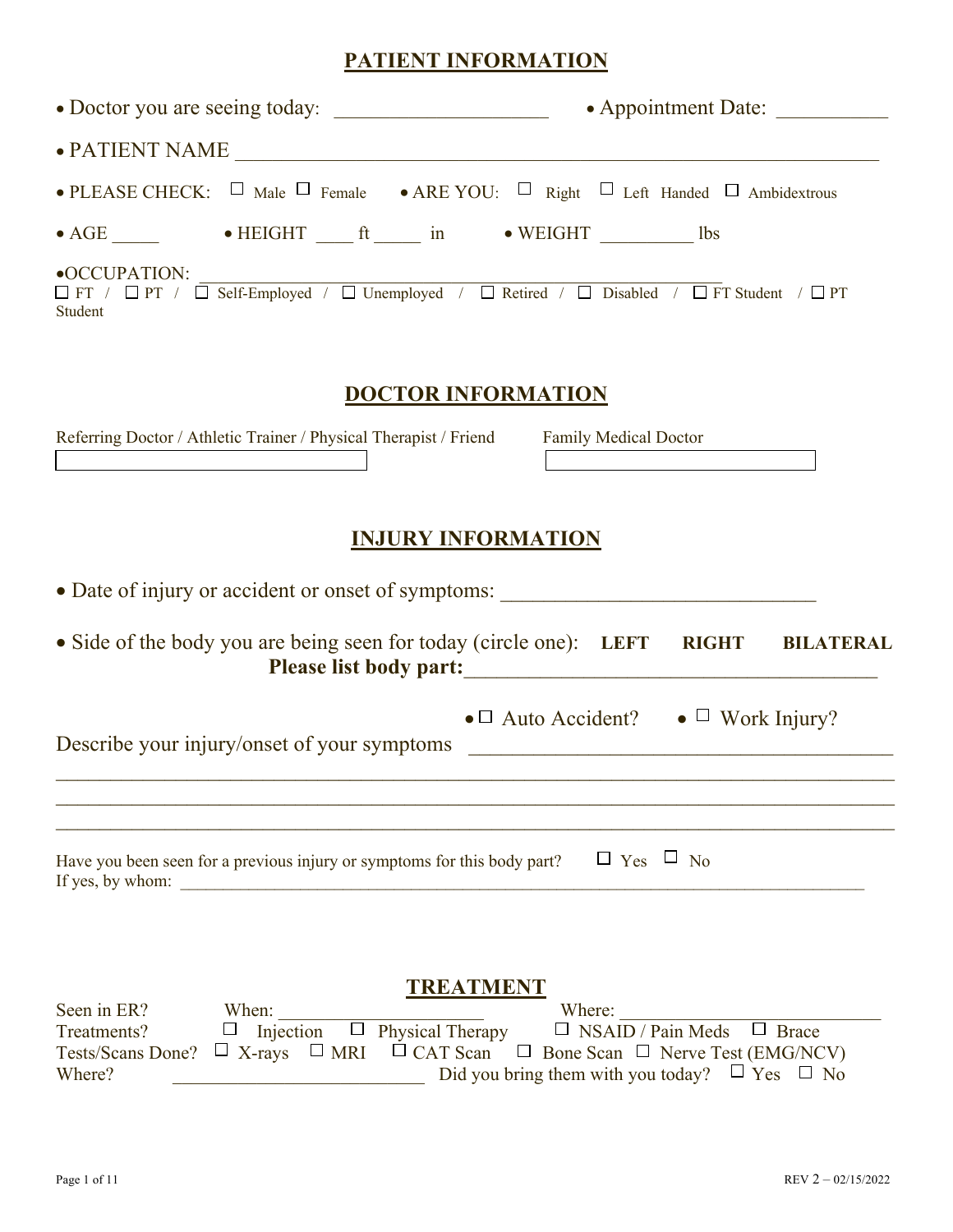## **PAIN ASSESSMENT**

Please indicate the level of your pain for the injury listed above. Please circle the number below.

0 1 2 3 4 5 6 7 8 9 10

• Location of pain (place mark(s) where you have pain)



| • Character of pain (circle all that apply)         |             |             |                |                 |          |                 |  |  |  |  |
|-----------------------------------------------------|-------------|-------------|----------------|-----------------|----------|-----------------|--|--|--|--|
| <b>SHARP</b>                                        | <b>ACHY</b> | <b>DULL</b> | <b>BURNING</b> | <b>TINGLING</b> | ELECTRIC | <b>STABBING</b> |  |  |  |  |
|                                                     |             |             |                |                 |          |                 |  |  |  |  |
| • What activities or positions make the pain worse? |             |             |                |                 |          |                 |  |  |  |  |

# **PAST MEDICAL HISTORY**  $\Box$  None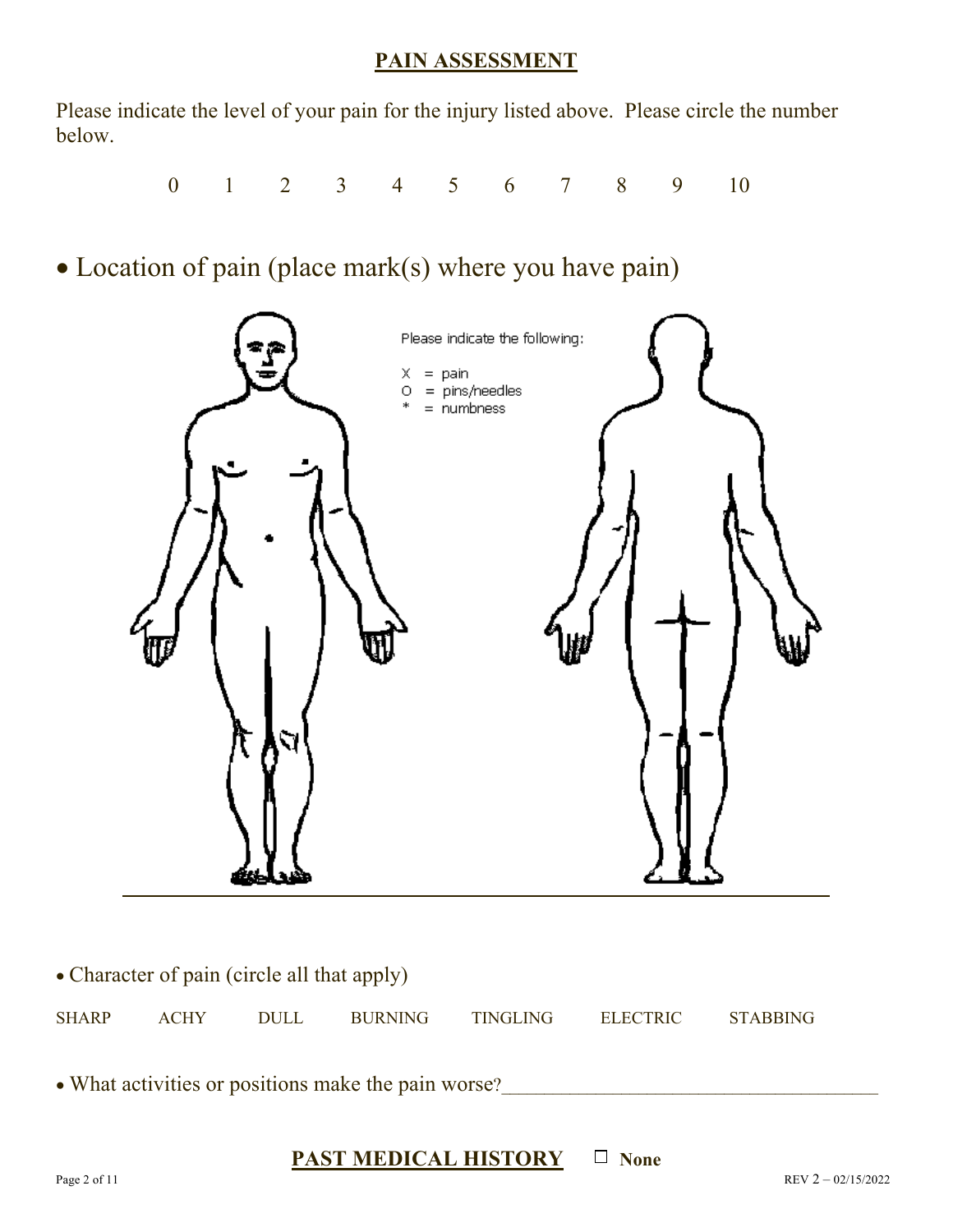Do you have any of the following medical problems? Please check all that apply:

| $\Box$ Anemia                                                                                       | $\Box$ Heart Murmur                                                                                                                                                                                                         | $\Box$ Liver Disease/Hepatitis                                                                                              | $\Box$ Pulmonary Emboli/Blood clots                                                    |
|-----------------------------------------------------------------------------------------------------|-----------------------------------------------------------------------------------------------------------------------------------------------------------------------------------------------------------------------------|-----------------------------------------------------------------------------------------------------------------------------|----------------------------------------------------------------------------------------|
| $\Box$ Asthma                                                                                       | $\Box$ High Blood Pressure                                                                                                                                                                                                  | $\Box$ Lupus/SLE                                                                                                            | $\Box$ Rheumatoid Arthritis                                                            |
| $\Box$ Diabetes                                                                                     | $\Box$ High Cholesterol                                                                                                                                                                                                     | $\Box$ Multiple Sclerosis                                                                                                   | $\square$ Skin Rash/Psoriasis                                                          |
| $\Box$ Emphysema/COPD                                                                               | $\Box$ Irregular Heartbeat                                                                                                                                                                                                  | $\Box$ Osteoarthritis                                                                                                       | $\Box$ Stroke                                                                          |
| $\Box$ Gout                                                                                         | $\Box$ Irritable Bowel                                                                                                                                                                                                      | $\Box$ Osteoporosis                                                                                                         | $\Box$ Thyroid Disease                                                                 |
| $\Box$ Heart Attack / CAD                                                                           | $\Box$ Kidney Problems                                                                                                                                                                                                      | $\Box$ Phlebitis                                                                                                            | $\Box$ Ulcers                                                                          |
|                                                                                                     |                                                                                                                                                                                                                             |                                                                                                                             |                                                                                        |
|                                                                                                     |                                                                                                                                                                                                                             | $\Box$ Other (please list): $\Box$                                                                                          |                                                                                        |
|                                                                                                     |                                                                                                                                                                                                                             | <b>PAST SURGICAL HISTORY</b>                                                                                                | <b>None</b>                                                                            |
|                                                                                                     |                                                                                                                                                                                                                             | Have you ever had surgery? Please check and give the dates to all that apply.                                               |                                                                                        |
| Appendix<br>Gallbladder<br>Hernia Repair <sup>[</sup><br>Cosmetic Surgery<br>Ш<br>(please list all) | <b>DATE</b><br>ப<br>ப<br>□<br>$\mathcal{L}^{\text{max}}_{\text{max}}$ and $\mathcal{L}^{\text{max}}_{\text{max}}$<br>(please list type)<br>ORTHOPAEDIC<br><u> 1980 - Johann John Stone, mars eta biztanleria (h. 1980).</u> | <b>DATE</b><br>Bowel/Colon<br>Gynecologic<br>Tonsils<br>$\Box$ Other                                                        | <b>DATE</b><br><b>Breast Biopsy</b><br><b>Heart Surgery</b><br>(please list body part) |
|                                                                                                     |                                                                                                                                                                                                                             | <b>MEDICATIONS</b><br>$\Box$ None                                                                                           |                                                                                        |
| Anti-Inflammatory<br>ப                                                                              | $\Box$ Aspirin                                                                                                                                                                                                              | Do you take any of the following medications on a regular basis? Please check all that apply.<br>$\Box$ Birth Control Pills | $\Box$ Coumadin/Xarelto/Eliquis                                                        |
|                                                                                                     | Please list any prescription medications you are currently taking:                                                                                                                                                          |                                                                                                                             |                                                                                        |
|                                                                                                     |                                                                                                                                                                                                                             |                                                                                                                             |                                                                                        |
|                                                                                                     |                                                                                                                                                                                                                             |                                                                                                                             |                                                                                        |
|                                                                                                     |                                                                                                                                                                                                                             | <b>ALLERGIES</b><br>$\Box$ None                                                                                             |                                                                                        |
|                                                                                                     |                                                                                                                                                                                                                             | Do you have any <b>allergies</b> to any medications? (Please list all that apply $\&$ your reaction)                        |                                                                                        |
|                                                                                                     |                                                                                                                                                                                                                             |                                                                                                                             |                                                                                        |
|                                                                                                     | **Do you have an allergy to Latex?** $\Box$ Yes $\Box$ No                                                                                                                                                                   |                                                                                                                             |                                                                                        |
|                                                                                                     |                                                                                                                                                                                                                             | PHARMACY INFORMATION                                                                                                        |                                                                                        |
| Name & Address:                                                                                     | Please list your <b>complete</b> pharmacy information.                                                                                                                                                                      |                                                                                                                             |                                                                                        |
|                                                                                                     |                                                                                                                                                                                                                             | <b>FAMILY HISTORY</b>                                                                                                       |                                                                                        |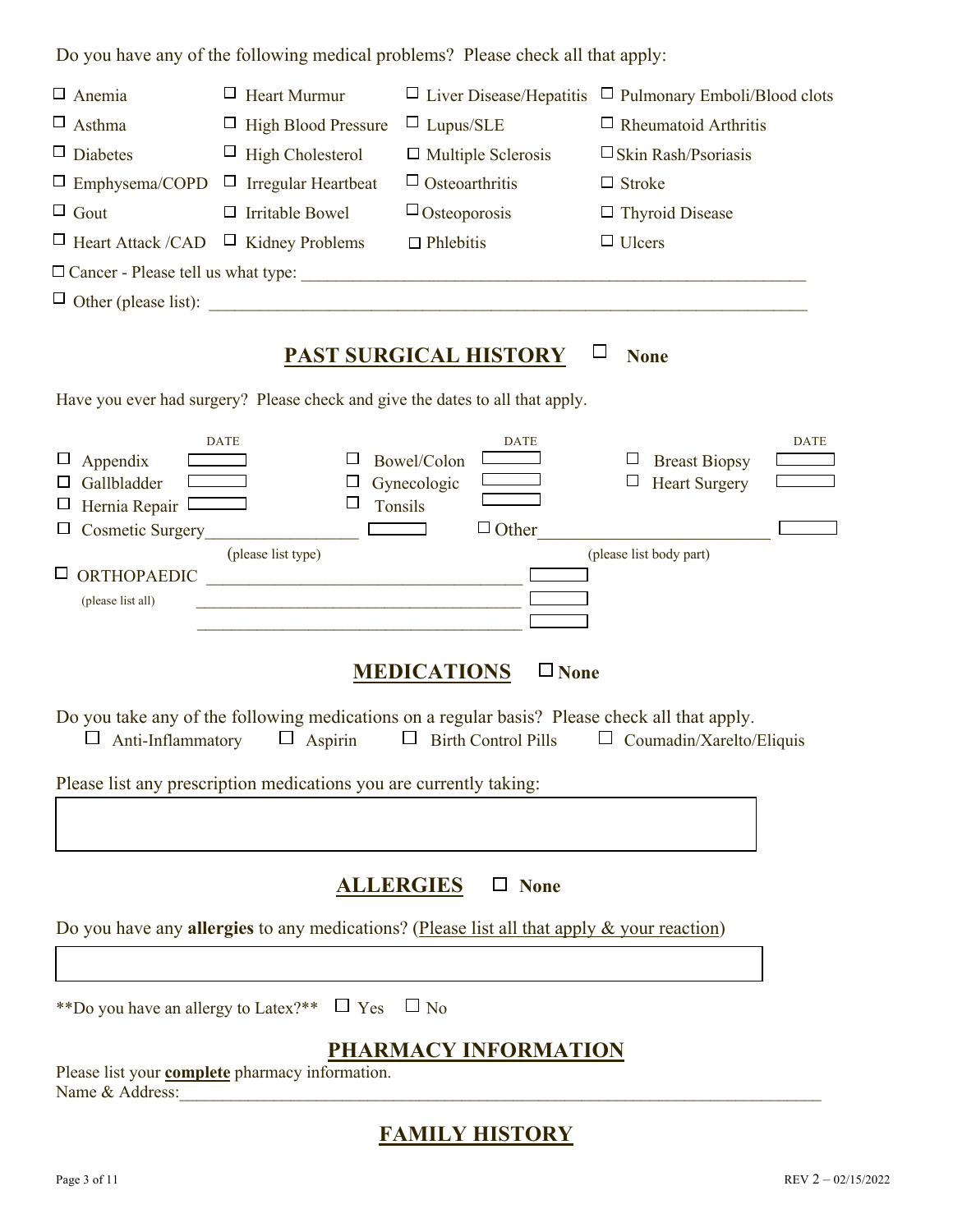# **SOCIAL HISTORY**

 $\mathcal{L}_\text{max} = \mathcal{L}_\text{max} = \mathcal{L}_\text{max} = \mathcal{L}_\text{max} = \mathcal{L}_\text{max} = \mathcal{L}_\text{max} = \mathcal{L}_\text{max} = \mathcal{L}_\text{max} = \mathcal{L}_\text{max} = \mathcal{L}_\text{max} = \mathcal{L}_\text{max} = \mathcal{L}_\text{max} = \mathcal{L}_\text{max} = \mathcal{L}_\text{max} = \mathcal{L}_\text{max} = \mathcal{L}_\text{max} = \mathcal{L}_\text{max} = \mathcal{L}_\text{max} = \mathcal{$ 

Please check all that apply:

| Do you smoke tobacco/Vape? $\Box$ Every day? $\Box$ Some days? $\Box$ Never smoked? $\Box$ Former Smoker? |                                               |                           |            |              |          |
|-----------------------------------------------------------------------------------------------------------|-----------------------------------------------|---------------------------|------------|--------------|----------|
|                                                                                                           | How much per day/week? Years smoked?          |                           |            | When quit?   |          |
| Do you drink alcohol?                                                                                     | $\Box$ No $\Box$ Yes If Yes, how often? Daily |                           |            | <b>Other</b> | $/$ week |
| Have you ever been treated for chemical dependence? $\Box$ No                                             |                                               |                           | $\Box$ Yes |              |          |
| Are you pregnant?                                                                                         | $\Box$ No                                     | $\Box$ Yes                |            |              |          |
| Hobbies                                                                                                   |                                               | <b>Musical Instrument</b> |            |              |          |
| <b>Sports</b>                                                                                             |                                               |                           |            |              |          |

**Are you HIV Positive?**  $\Box$  NO  $\Box$  YES **Have you received a COVID vaccination?**  $\Box$  YES  $\Box$  NO

### **REVIEW OF TODAY'S SYMPTOMS**

|                    |                          | For each system circle the symptom(s) | <b>or</b> | if none apply circle:                 | <b>DENIES ANY</b>  |             |               |
|--------------------|--------------------------|---------------------------------------|-----------|---------------------------------------|--------------------|-------------|---------------|
| Gastrointestinal - |                          | heartburn/ulcers                      |           | nausea/vomiting                       | bloody stools      | hepatitis   | liver disease |
| Endocrine          |                          | thyroid disease                       |           | heat/cold intolerable                 |                    |             |               |
| Constitutional -   |                          | weight loss                           |           | loss of appetite                      |                    |             |               |
| Eyes               |                          | blurred vision                        |           | double vision                         | vision loss        |             |               |
| <b>ENT</b>         |                          | hearing loss                          |           | hoarseness                            | trouble swallowing |             |               |
| Cardiovascular -   |                          | chest pain                            |           | palpitations                          |                    |             |               |
| Respiratory        | $\sim$ $-$               | chronic cough                         |           | shortness of breath                   |                    |             |               |
| Genitourinary -    |                          | painful urination                     |           | blood in urine                        | kidney problems    |             |               |
| Skin               | ۰                        | frequent rashes                       |           | skin ulcers                           | lumps              | psoriasis   |               |
| Neurologic         | $\overline{\phantom{a}}$ | headaches                             |           | dizziness                             | seizures           |             |               |
| Psychiatric        | $\blacksquare$           | depression                            |           | drug/alcohol addiction sleep disorder |                    |             |               |
| Hematologic        | $\sim$                   | easy bleeding                         |           | easy bruising                         | anemia             |             |               |
| Allergic           |                          | seasonal                              |           | other please list:                    |                    |             |               |
| Lymphatic          |                          | leg swelling                          |           |                                       |                    |             |               |
| Musculoskeletal-   |                          | fracture                              |           | joint swelling                        | sprains            | dislocation |               |
| Vascular           |                          | claudication                          |           |                                       |                    |             |               |
| Miscellaneous -    |                          | vitamin $D /$ Calcium supplements     |           |                                       | bone density test  |             |               |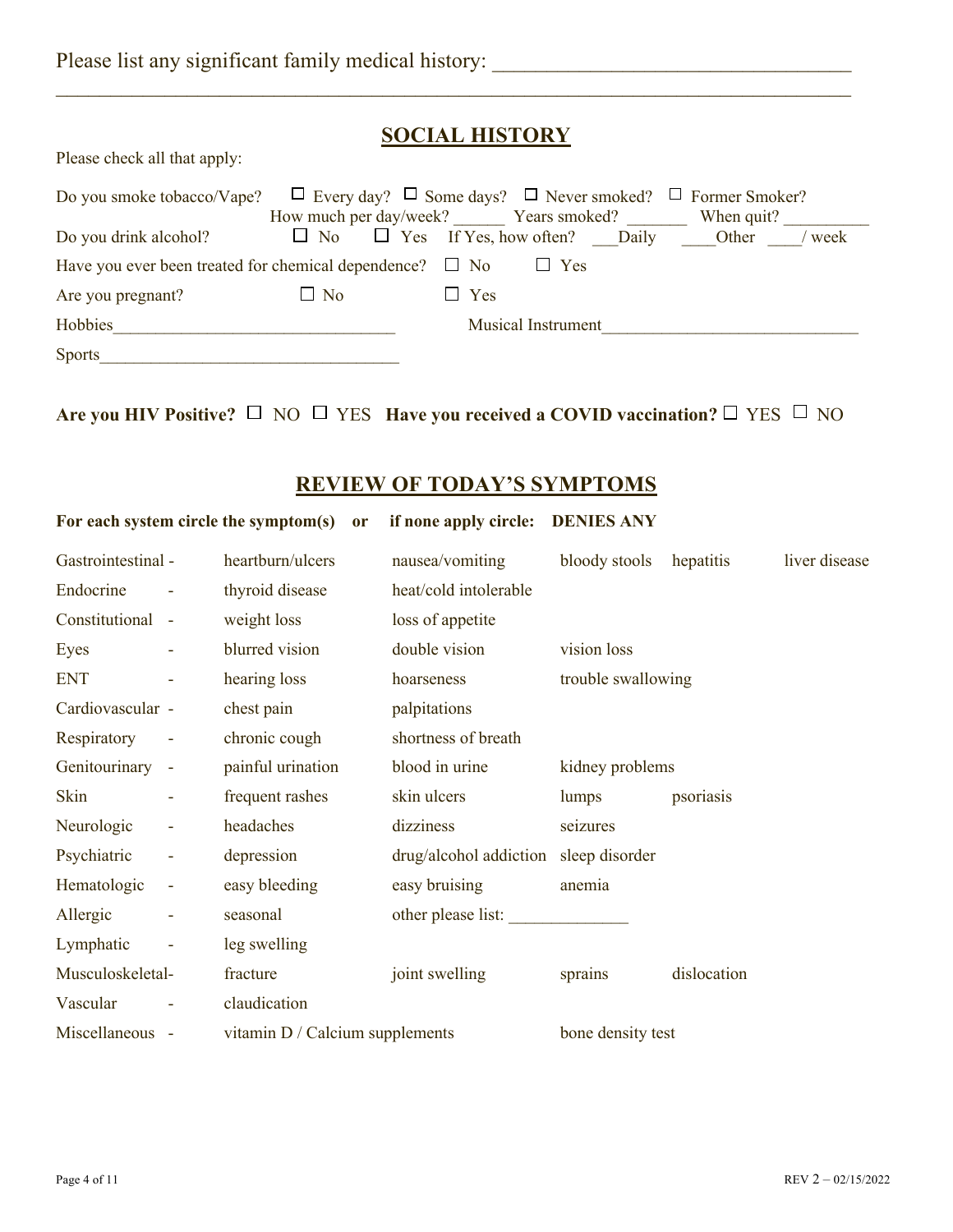### **PRACTICE POLICY**

**We extend to our patients the courtesy of allowing you to assign your insurance benefits directly to our office. This policy may reduce your out-of-pocket expense.**

**Please note the following:**

- **1. The privilege of insurance assignment begins when your insurance is qualified and the insurance forms received. Until that time you must pay for all services rendered.**
- **2. All deductibles must be made prior to submitting your insurance claims.**
- **3. Since we do not own your insurance policy, we are limited in our efforts to collect from your insurance company. We expect that you act on your own behalf with your insurance carrier. Frequent calls on the status of your claim often help speed up this process.**
- **4. Due to the recent changes in our status with most insurance companies, it will be your responsibility to turn over to our office any checks and related explanations of benefits that your insurance company issues to you for services rendered with Professional Orthopaedic Associates in a timely manner.**
- **5. It is our goal of this office to provide you with the finest quality of care available. If you have any questions regarding your healthcare or any of our office policies, please do not hesitate to let us know.**
- **6. If it becomes necessary to utilize a collection agency due to nonpayment of your bill, you will be responsible for all fees charged by that agency as well as your balance.**
- **7. I hereby authorize the release of information to and from my insurance company, attorney, school, pharmacy or any other entity involved as it is related to my care and treatment.**
- **8. Patients with insurance: Deductibles and all co-insurances are expected at the time of service. Your co-insurance is not covered by your insurance and is not always an exact percentage. You will be sent a statement showing both your account balance and your anticipated responsibility. If a patient's balance remains unpaid for more than 90 days, the patient's account may be turned over to an attorney/collection agency for collections. If your account is sent to collections, you will be responsible for all collection fees generated.**

**Please sign below:**

**I have reviewed these office policies and accept my responsibility as detailed above. I authorize my insurance company to make payments for my unpaid balance directly to: Professional Orthopaedic Associates**

| <b>Print Name:</b> |  |                                            |  |  |  |  |  |       |  |  |  |
|--------------------|--|--------------------------------------------|--|--|--|--|--|-------|--|--|--|
| <b>Signature:</b>  |  |                                            |  |  |  |  |  | Date: |  |  |  |
|                    |  | ******** FOR MVA PATIENTS ONLY *********** |  |  |  |  |  |       |  |  |  |

**I hereby authorize my motor vehicle insurance carrier to release information to Professional Orthopaedic Associates regarding the PIP benefits that have been paid to date on my claim.**

| <b>Print Name:</b> |  |
|--------------------|--|
|--------------------|--|

**Signature: \_\_\_\_\_\_\_\_\_\_\_\_\_\_\_\_\_\_\_\_\_\_\_\_\_\_\_\_\_\_\_\_\_\_\_\_\_\_\_\_\_\_\_\_\_\_\_\_ Date: \_\_\_\_\_\_\_\_\_\_\_\_\_\_\_\_\_**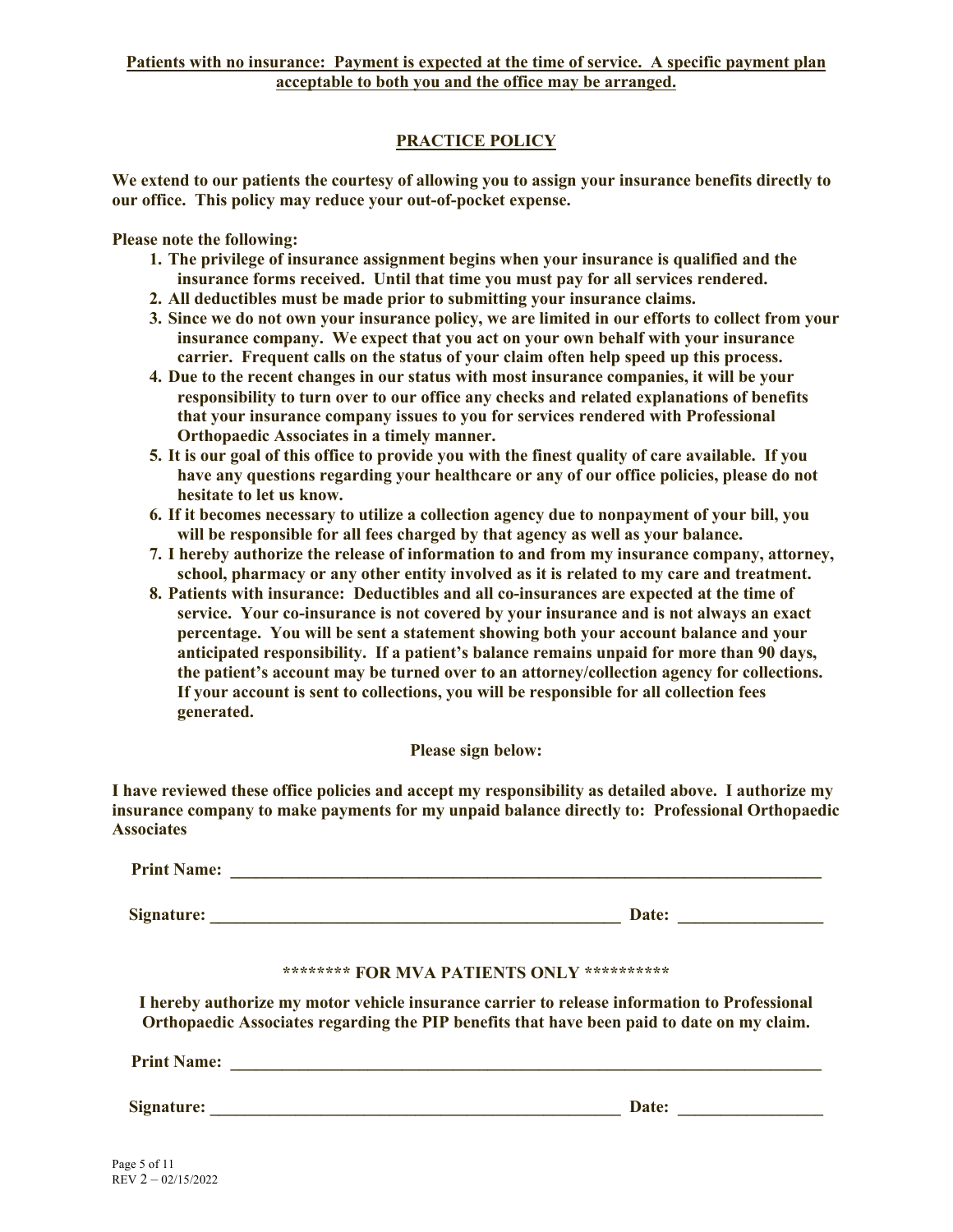# **LEGAL ASSIGNMENT OF BENEFITS & DESIGNATION OF AUTHORIZED REPRESENTATIVE**

I represent that I have valid and in-force insurance and/or employee health care benefits coverage, and hereby assign and convey directly to Professional Orthopaedic Associates and it's physicians (the "provider(s)"), as my designed Authorized Representative(s), all medical benefits and/or insurance reimbursement, if any, otherwise payable to me for services rendered from the provider(s), regardless of the provider's managed care network participation status. I understand that I am financially responsible for all charges regardless of any applicable insurance or benefits payments. I hereby authorize the provider(s) to release all medical information necessary to process my claims under HIPAA. I hereby authorize any plan administrator or fiduciary, insurer and my attorney to release to the provider(s) any and all plan documents, insurance policy and/or settlement information upon written request from the provider(s) in order to claim such medical benefits, reimbursement or any applicable remedies. I authorize the use of this signature on all my insurance and/or employee health benefits claim submissions.

I hereby convey to the provider(s), to the full extent permissible under the law and under any applicable employee group health plan(s), insurance policies or liability claim, any claim, chose in action, or other right I may have to such group health plans, health insurance issuers or tortfeasor insurer(s) under any applicable insurance policies, employee benefits plan(s) or public policies with respect to medical expenses incurred as a result of the medical services I received from the provider(s), and to the full extent permissible under the law to claim or lien such medical benefits, settlement, insurance reimbursement and any applicable remedies, including but not limited to, (1) obtaining information about the claim to the same extent as the assignor; (2) submitting evidence; (3) making statements about facts or law; (4) making any request, or giving, or receiving any notice about appeal proceedings; and (5) any administrative and judicial actions by the provider(s) to pursue such claim, chose in action or right against any liable party or employee group health plan(s), including, if necessary, to bring suit by the provider(s) against any such liable party or employee group health plan in my name with derivative standing but at such provider(s) expenses. Unless revoked this assignment is valid for all administrative and judicial reviews under PPACA, ERISA, Medicare and applicable federal or state laws. A photocopy of this assignment is to be considered as valid as the original. I have read and fully understand this agreement.

Signature of Insurance/Guardian Date

 $\mathcal{L}_\text{max}$  and the contract of the contract of the contract of the contract of the contract of the contract of the contract of the contract of the contract of the contract of the contract of the contract of the contrac

 $\mathcal{L}_\text{max}$  , and the set of the set of the set of the set of the set of the set of the set of the set of the set of the set of the set of the set of the set of the set of the set of the set of the set of the set of the Print Name of Insured/Guardian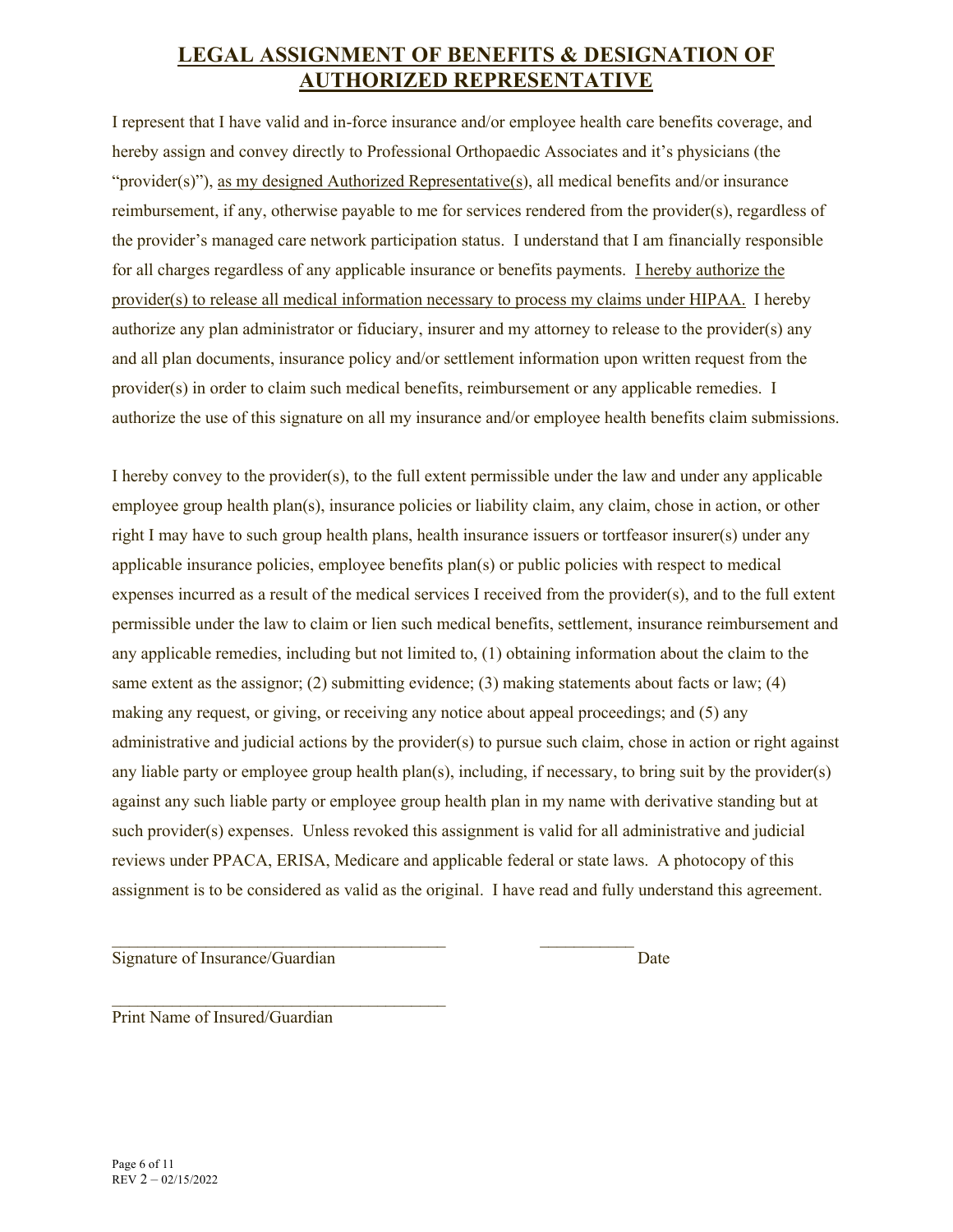### **ANTI-INFLAMMATORY MEDICATION**

PATIENT NAME:

Your doctor may prescribe a non-steroidal anti-inflammatory (NSAID) medicine to help alleviate your symptoms of pain, swelling or inflammation, such as the following:

> Advil Mobic Aleve Naproxen<br>Celebrex Naprosvn Naprosyn Diclofenac-Sodium Oxaprotin (Daypro) Ibuprofen Piroxicam (Feldene) Indomethacin (Indocin) Voltaren

The most frequent side effects of this medication include, stomach upset, nausea and diarrhea. Ulcers or bleeding may occur without warning. It is recommended that this medicine be taken with food, which may reduce the appearance or magnitude of these side effects. Do not drink alcoholic beverages while taking this medication.

For best results, this medicine should be taken at the prescribed dose for the period of time recommended by your physician. If you take any other medications prescribed by other physicians, you should consult your pharmacist prior to filling this prescription to check for drug interactions.

Should you develop any side effects with this medication, stop taking it immediately and contact your physican or this office. Patients with active ulcer disease or who are taking daily medicines for bronchial asthma; must be aware that use of this medicine may result in an exacerbation of these problems. This medicine should not be taken in combination with other NSAID or aspirin containing medications. **Please note that commonly used over the counter medicines such as Ibuprofen, Advil, and Aleve contain non-steroidal medications that could increase the risk of stomach side effects of prescribed medication. Tylenol, however, would not increase this risk.**

For your protection, periodic blood work, within 6-8 weeks after taking this medication will be necessary to monitor any possible liver or kidney irritation.

If you are pregnant, have the flu, fever or any viral illness; do not take this medication. Consult your physican.

I have read and understand the above information.

PATIENT SIGNATURE: \_\_\_\_\_\_\_\_\_\_\_\_\_\_\_\_\_\_\_\_\_\_\_\_\_\_\_\_\_\_\_\_\_\_\_\_\_ DATE: \_\_\_\_\_\_\_\_\_\_\_\_\_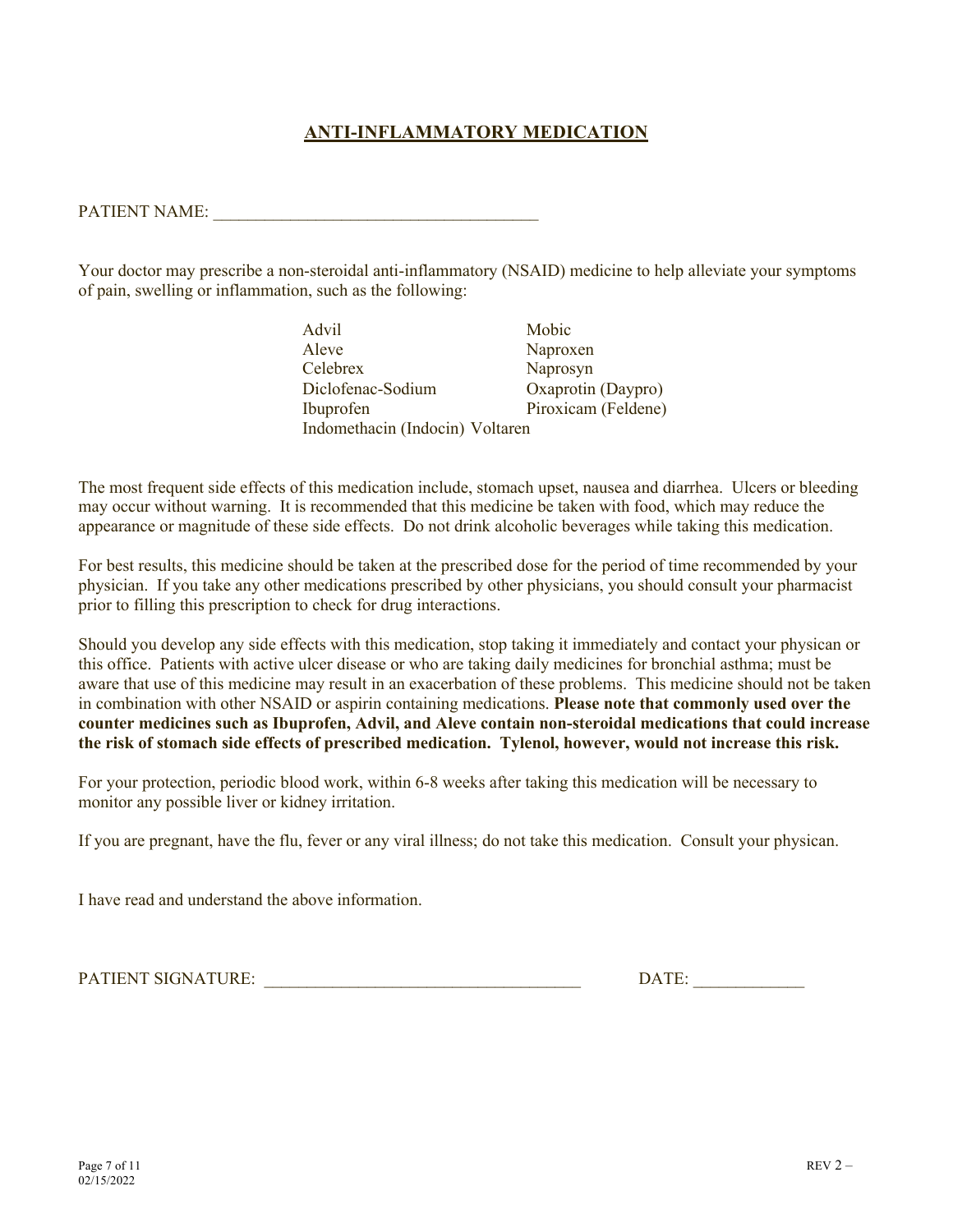### **HIPAA AUTHORIZATION AND ESIGNATURE CONSENT DISCLSOURE**

### **PROFESSIONAL ORTHOPAEDIC ASSOCIATES, P.A.**

| Patient Name                                                                            | Date of Birth <b>Exercise 2</b>                                                                                                                                                                                                            |
|-----------------------------------------------------------------------------------------|--------------------------------------------------------------------------------------------------------------------------------------------------------------------------------------------------------------------------------------------|
|                                                                                         |                                                                                                                                                                                                                                            |
| authorization.**                                                                        | ** As required by the Privacy Regulations, Professional Orthopaedic Associates, P.A. may not use or disclose<br>your protected health information except as provided in our Notice of Privacy Practices without your                       |
| of my Patient Health Information to the following relatives, friends, or acquaintances: | I give permission for Professional Orthopaedic Associates, P.A. and any of its employees to release any or all                                                                                                                             |
| related to any or all of my care at the following number:                               | I give permission for Professional Orthopaedic Associates, P.A. and any of its employees to leave information<br><b>Cell</b><br><b>Work</b><br>Home                                                                                        |
|                                                                                         | (please indicate what kind of number you have listed)                                                                                                                                                                                      |
| Patient information to be disclosed : All                                               | For the specific purpose of : Any                                                                                                                                                                                                          |
|                                                                                         |                                                                                                                                                                                                                                            |
| longer protected by these regulations.                                                  | If the person or entity receiving this information is not a health care provider or health plan covered by federal<br>privacy regulations, the information described above may be disclosed to other individuals or institutions and is no |

I understand that the information to be released or disclosed may include information relating to sexually transmitted diseases, acquired immunodeficiency syndrome (AIDS), or human immunodeficiency virus (HIV), and alcohol and drug abuse. I authorize the release or disclosure of this type of information.

You may refuse to sign this authorization. Your refusal to sign will not affect your ability to obtain treatment or payment or your eligibility for benefits.

I understand I have the right to:

- 1. Revoke this authorization by sending a written notice to this office and that revocation will not affect this office's previous reliance on the uses or disclosure pursuant to this authorization.
- 2. Knowledge of any remuneration involved due to any marketing activity as allowed by this authorization, as a result of this authorization.
- 3. Inspect a copy of Patient Health Information being used or disclosed under federal law.
- 4. Refuse to sign this authorization.
- 5. Receive a copy of this authorization.
- 6. Restrict what is disclosed with this authorization.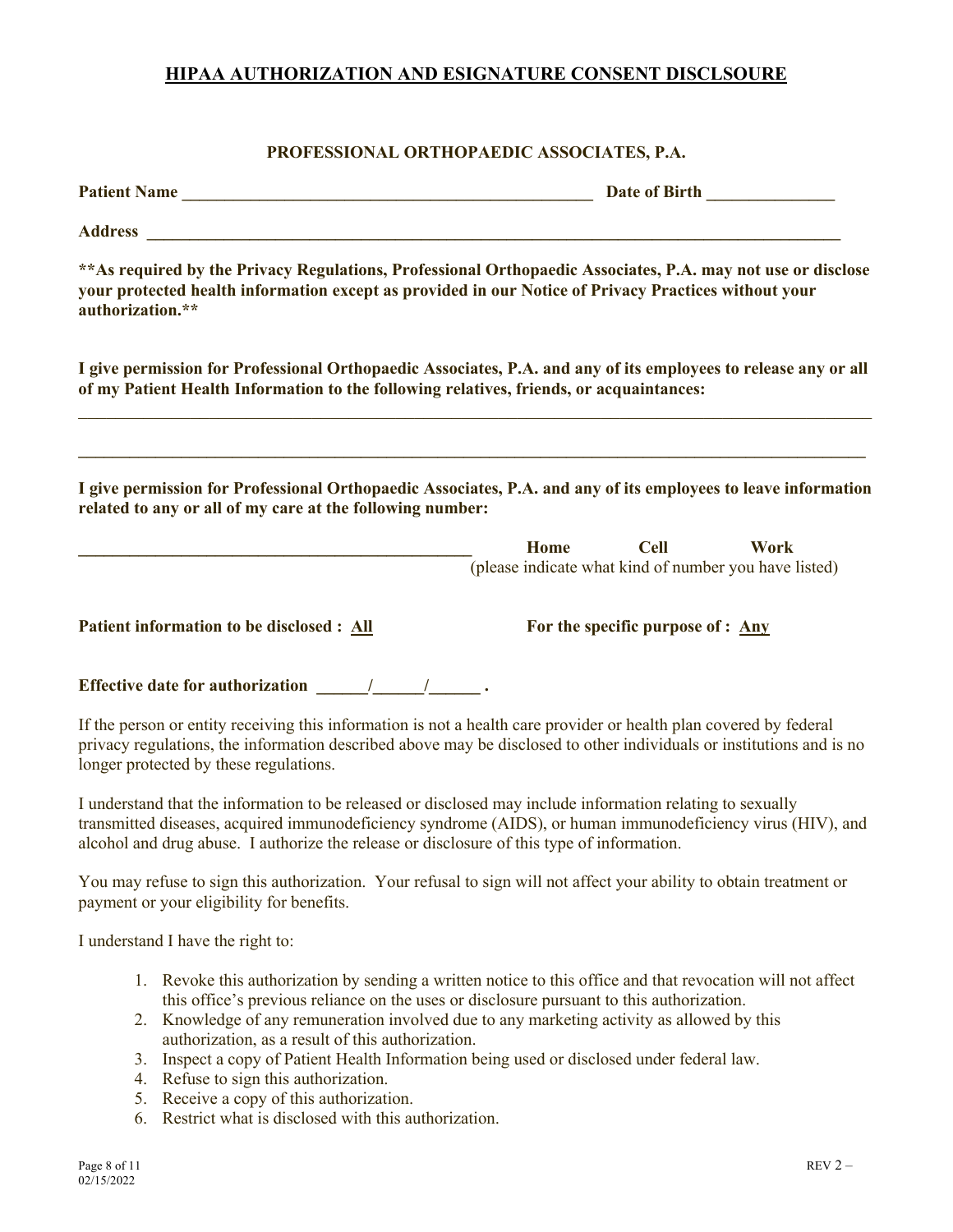I understand that I (patient), or an authorized representative, must sign and enter either a 6-digit date (MM | DD | YY), 8-digit date (MM | DD | CCYY), or an alphanumeric date (e.g., January 1, 2006) unless the signature is on file. I understand that in lieu of signing the claim, that I may sign a statement to be retained in the provider, physician, or supplier file in accordance with Chapter 1, "General Billing Requirements" (see. Rev. 10540, 06-11-21)<sup>1</sup>

I understand, if I am physically or mentally unable to sign, a representative specified in Chapter 1, "General Billing Requirements" may sign on my behalf. In this event, the statement's signature line must indicate my (patient) name followed by "by" the representative's name, address, relationship to me (patient), and the reason I cannot sign.

I understand that the authorization is effective indefinitely unless I or my representative revokes this arrangement. **Note: I understand that this can be a "Signature on File" and/or computer generated.**

I understand that my healthcare plan is required: 1) to the extent feasible and appropriate, enable determination of an individual's eligibility and financial responsibility for specific services prior to or at the point of care; 2) be comprehensive, requiring minimal augmentation by paper or other communications; and 3) provide for timely acknowledgment response.

I understand and acknowledge that the Provider has, to the extent feasible and appropriate, verified eligibility, obtained preauthorization, and informed me of my financial responsibility for specific service(s) prior to or at the point of care consistent the Health Information Technology for Economic and Clinical Health Act. Pub. L. No. 111-5, 1234 Stat. 226 and the Department of Health and Human Services Regulations, 45 C.F.R. § 160 et seq. (collectively, "HIPAA").

I certify that I knowingly, voluntarily, and specifically agreed to the use of my signature on all my insurance and/or employee health care benefit claims submission(s) consistent with the regulations explained to me within this HIPAA Authorization and Electronic Signature Consent Disclosure.

I understand this also includes but is not limited to status reporting that supports a transparent claims and denial management process (including adjudication and appeals), describing all data elements (including reason and remark codes) in unambiguous terms. (see. Section 1104 ACA)

This includes signatures in compliance with the E-Sign Act and Uniform Electronic Transactions Act. A photocopy, computer generated, or any other reproduction of this signature and assignment/authorization is to be considered valid, and the same as if it was the original.

This form is intended to protect patients from surprise medical bills and increase transparency by requiring certain health care facilities and insurers to disclose certain information.

 $\_$  , and the set of the set of the set of the set of the set of the set of the set of the set of the set of the set of the set of the set of the set of the set of the set of the set of the set of the set of the set of th

Patient / Authorized Rep Signature Date

 $\mathcal{L}_\text{max} = \mathcal{L}_\text{max} = \mathcal{L}_\text{max} = \mathcal{L}_\text{max} = \mathcal{L}_\text{max} = \mathcal{L}_\text{max} = \mathcal{L}_\text{max} = \mathcal{L}_\text{max} = \mathcal{L}_\text{max} = \mathcal{L}_\text{max} = \mathcal{L}_\text{max} = \mathcal{L}_\text{max} = \mathcal{L}_\text{max} = \mathcal{L}_\text{max} = \mathcal{L}_\text{max} = \mathcal{L}_\text{max} = \mathcal{L}_\text{max} = \mathcal{L}_\text{max} = \mathcal{$ Patient / Authorized Rep Name *(printed)* Staff Acknowledgement *(for office use only)* 

Page 9 of 11<br>Page 9 of 11<br>REV 2 – 02/15/2022 <sup>1</sup> https://www.cms.gov/Regulations-and-Guidance/Guidance/Manuals/Downloads/clm104c01.pdf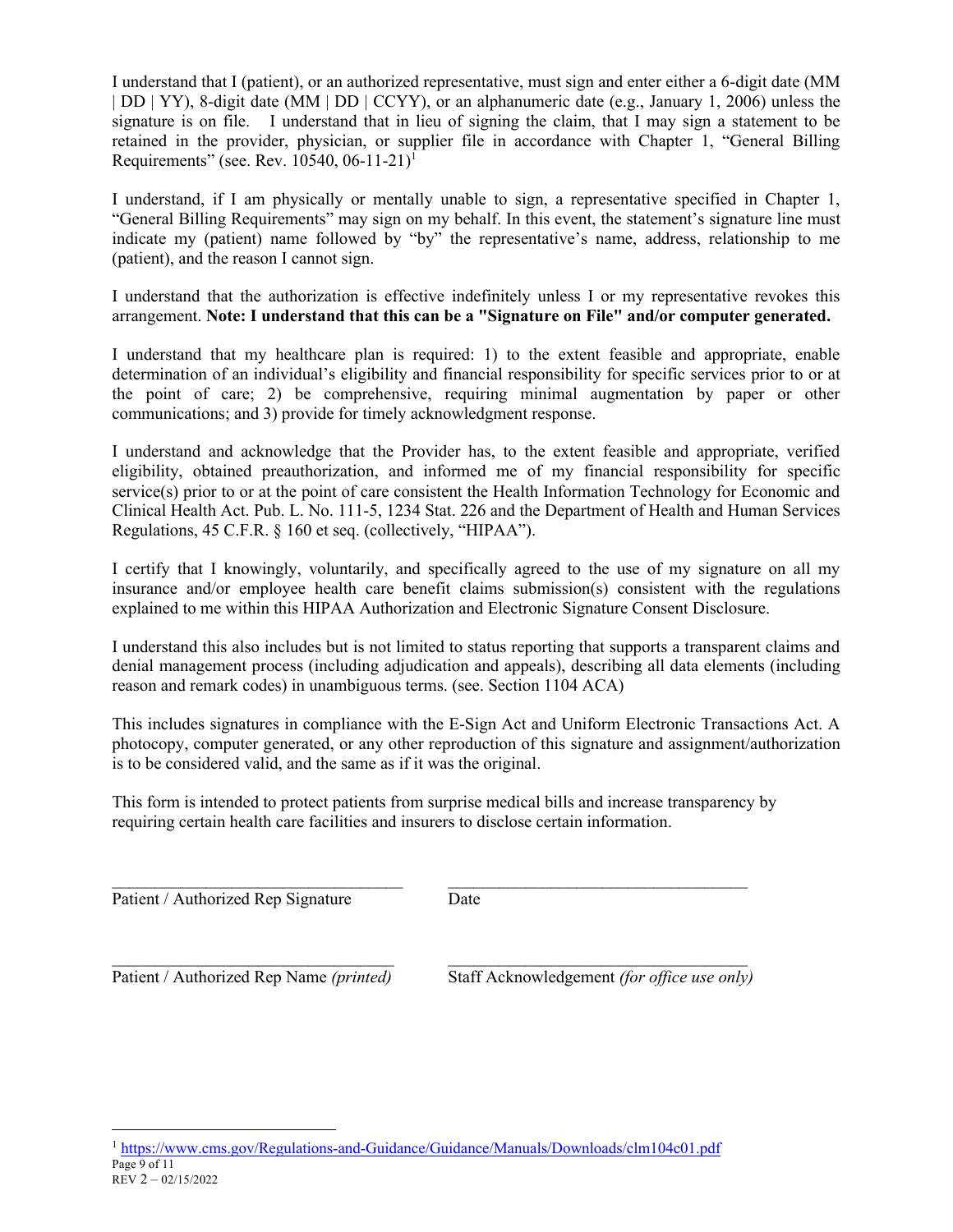#### **Professional Orthopaedic Associates**

#### **Office Locations**

### **Tinton Falls Office**

776 Shrewsbury Ave. Suite #105 - Tinton Falls, NJ 07724 - P: 732-530-4949 - F: 732-530-3618

#### **Toms River Office**

1430 Hooper Ave. Suite # 101 - Toms River, NJ 08753 - P: 732-530-4949 - F: 732-349-7722

### **Freehold Office**

303 West Main Street - Freehold, NJ 07728 - P: 732-530-4949 - F: 732-577-0036

#### **\*\*\*\*\*\*\*\*\*\*\*\*\*\*\*\*\*\***

If your injury does warrant surgery, please be advised that your ambulatory surgery may be scheduled at the:

#### **Shrewsbury Surgery Center**

655 Shrewsbury Ave. - Shrewsbury, New Jersey

#### **Toms River Surgery Center**

1430 Hooper Ave. - Toms River, New Jersey

### **SurgiCare**

901 West Main St. – Freehold, New Jersey

The physicians at Professional Orthopaedic Associates have an ownership interest in the Surgery Centers. Patients that wish to have their ambulatory surgery performed elsewhere may do so at a hospital where the physician maintains privileges. Thank you